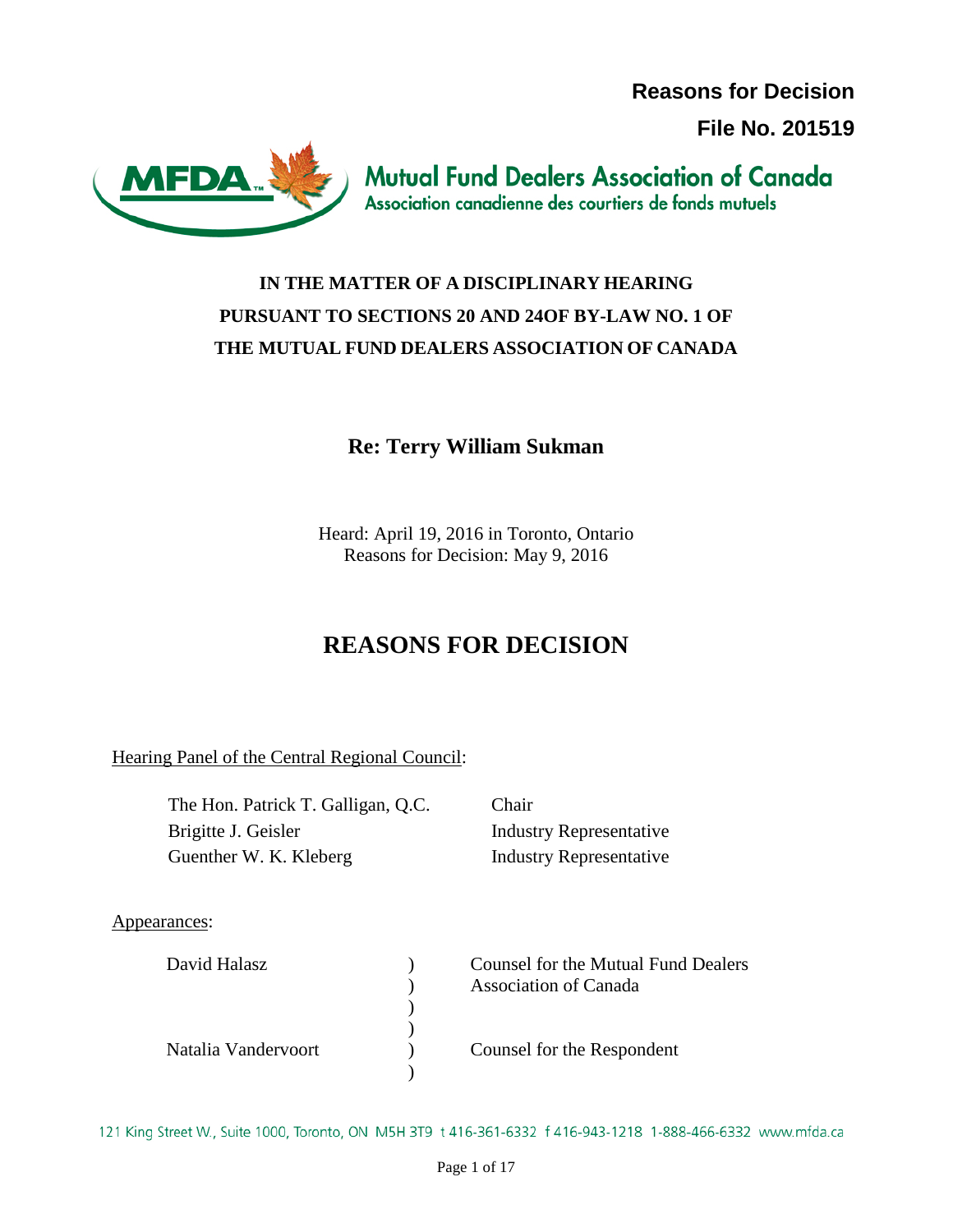1. By Notice of Hearing dated July 21, 2015, The Mutual Fund Dealers Association of Canada (the "MFDA") made the following allegations of misconduct against Terry William Sukman (the "Respondent"):

**Allegation #1:** Between August 2012 and May 2013, the Respondent accepted and held a power of attorney for property from client XX, and was appointed as estate trustee, executor and trustee of client XX in her Will, contrary to MFDA Rules 2.3.1, 2.1.4 and 2.1.1.

**Allegation #2:** Between August 2012 and May 2013, the Respondent engaged in personal financial dealings with client XX by:

- (a) accepting an entitlement to a \$10,000 legacy in lieu of executor fees; and
- (b) accepting joint ownership in one account and designation as beneficiary of two accounts held by client XX at the Member,

thereby giving rise to conflicts or potential conflicts of interest between the Respondent and client XX which the Respondent failed to address by the exercise of responsible business judgment influenced only by the best interest of client XX, contrary to MFDA Rules 2.1.4 and 2.1.1.

# **PRELIMINARY MATTERS**

2. At the first appearance, held on September 9, 2015, the hearing was fixed to proceed on January 19 and 20, 2016. The hearing was later adjourned, upon the consent of the parties, to April 19 and 20, 2016.

3. When the case came on for hearing the parties advised that they would proceed on the basis of an Agreed Statement of Facts and that they would make a joint submission in respect to the penalty to be imposed. The Agreed Statement of Facts was filed as an exhibit.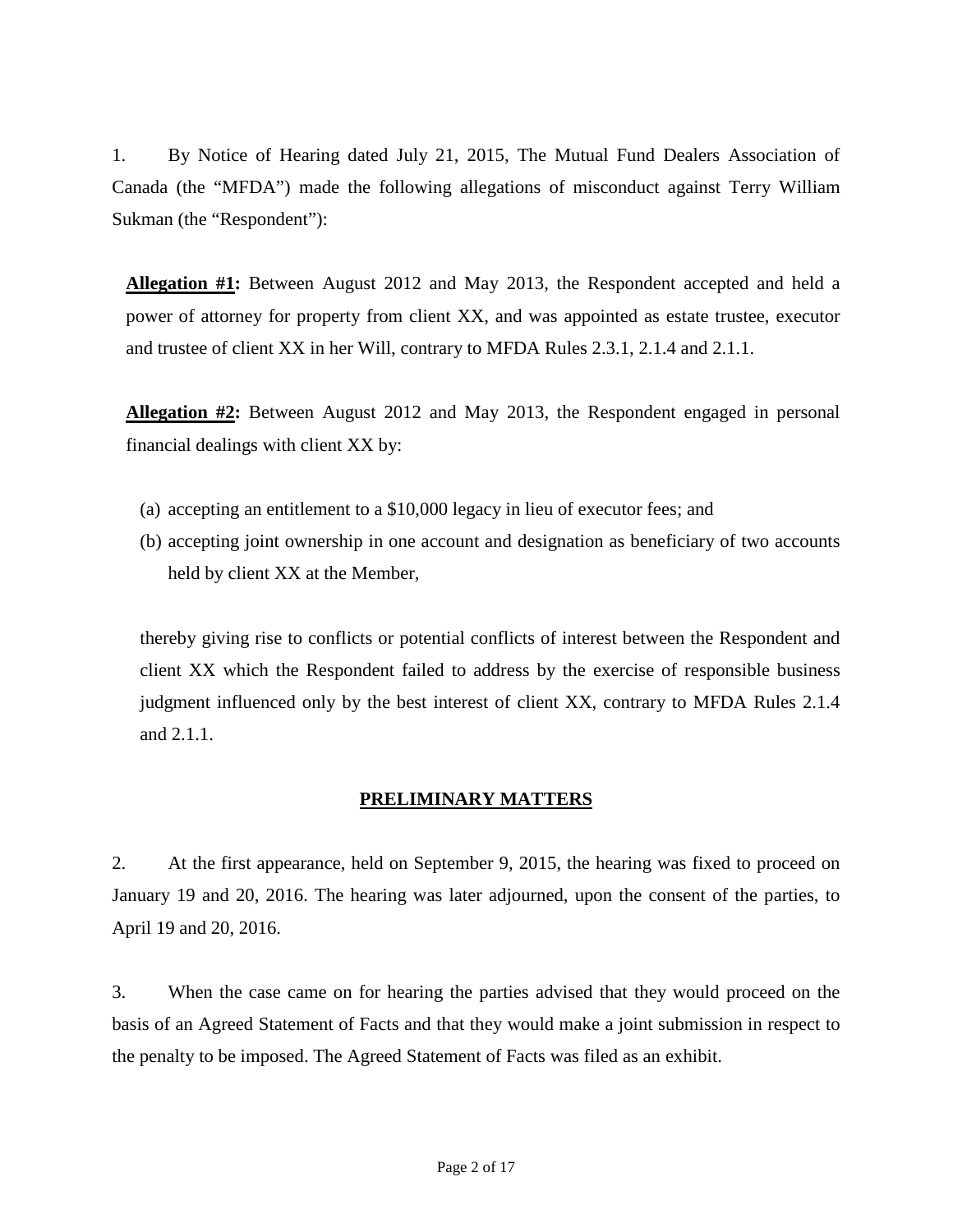4. We then reviewed the Agreed Statement of Facts, heard the submissions of counsel for the parties and withdrew from the hearing room to consider our decision.

5. After deliberation we decided that the allegations made in the Notice of Hearing had been established to the required degree of proof and that the joint submission as to penalty should be accepted. We returned to the hearing room and advised the parties of our decision and that written reasons for the decision would be delivered in due course. These are those reasons.

# **THE CIRCUMSTANCES**

6. All of the circumstances relevant to our decision are found in Parts III and IV of the Agreed Statement of Facts. For ease of reference we set out those Parts in full.

# **III. ADMISSIONS AND ISSUES TO BE DETERMINED**

4. The Respondent has reviewed this Agreed Statement of Facts and admits the facts set out in Part IV herein. The Respondent admits that the facts in Part IV constitute misconduct for which the Respondent may be penalized on the exercise of the discretion of a Hearing Panel pursuant to s. 24.1 of By-law No. 1.

5. Subject to the determination of the Hearing Panel, Staff submits, and the Respondent does not oppose, that the appropriate penalty to impose on the Respondent is:

- (a) a prohibition on the Respondent's authority to conduct securities related business while in the employ of or associated with any MFDA Member for a period of one year, pursuant to s. 24.1.1(e) of MFDA By-law No. 1;
- (b) a fine in the amount of \$10,000 pursuant to s. 24.1.1(b) of MFDA By-law No. 1; and
- (c) costs in the amount of \$2,500 pursuant to s. 24.2 of MFDA By-law No. 1.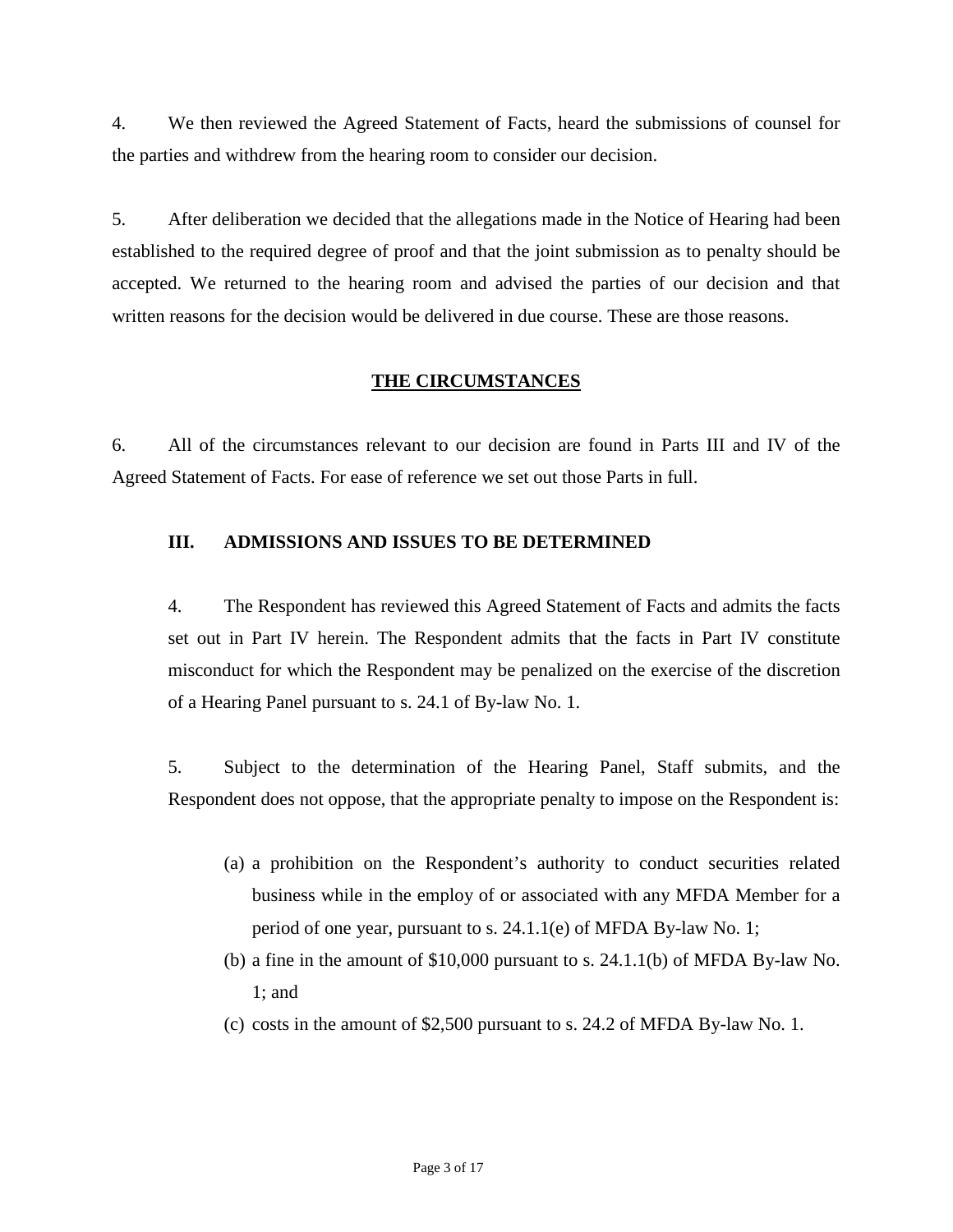## **IV. AGREED FACTS**

6. Staff and the Respondent agree that submissions made with respect to the appropriate penalty are based only on the agreed facts in Part IV and no other facts or documents. In the event the Hearing Panel advises one or both of Staff and the Respondent of any additional facts it considers necessary to determine the issues before it, Staff and the Respondent agree that such additional facts shall be provided to the Hearing Panel only with the consent of both Staff and the Respondent. If the Respondent is not present at the hearing, Staff may disclose additional relevant facts, at the request of the Hearing Panel.

7. Nothing in this Part IV is intended to restrict the Respondent from making full answer and defence to any civil or other proceedings against him.

### **Registration History**

8. Since July 1986, the Respondent has been registered in Ontario as a mutual fund salesperson (now known as a dealing representative) with Investors Group Financial Services Inc. ("Investors Group"), a Member of the MFDA.

9. At all material times, the Respondent operated out of a sub-branch located in Mississauga, Ontario.

10. The Respondent has not previously been subject of disciplinary proceedings.

### **Background**

11. Client XX was born in 1925, and is currently 91 years of age. Client XX is a widow with no immediate family. Client XX was a client of Investors Group whose accounts were serviced by the Respondent between approximately 2004 and January 2013.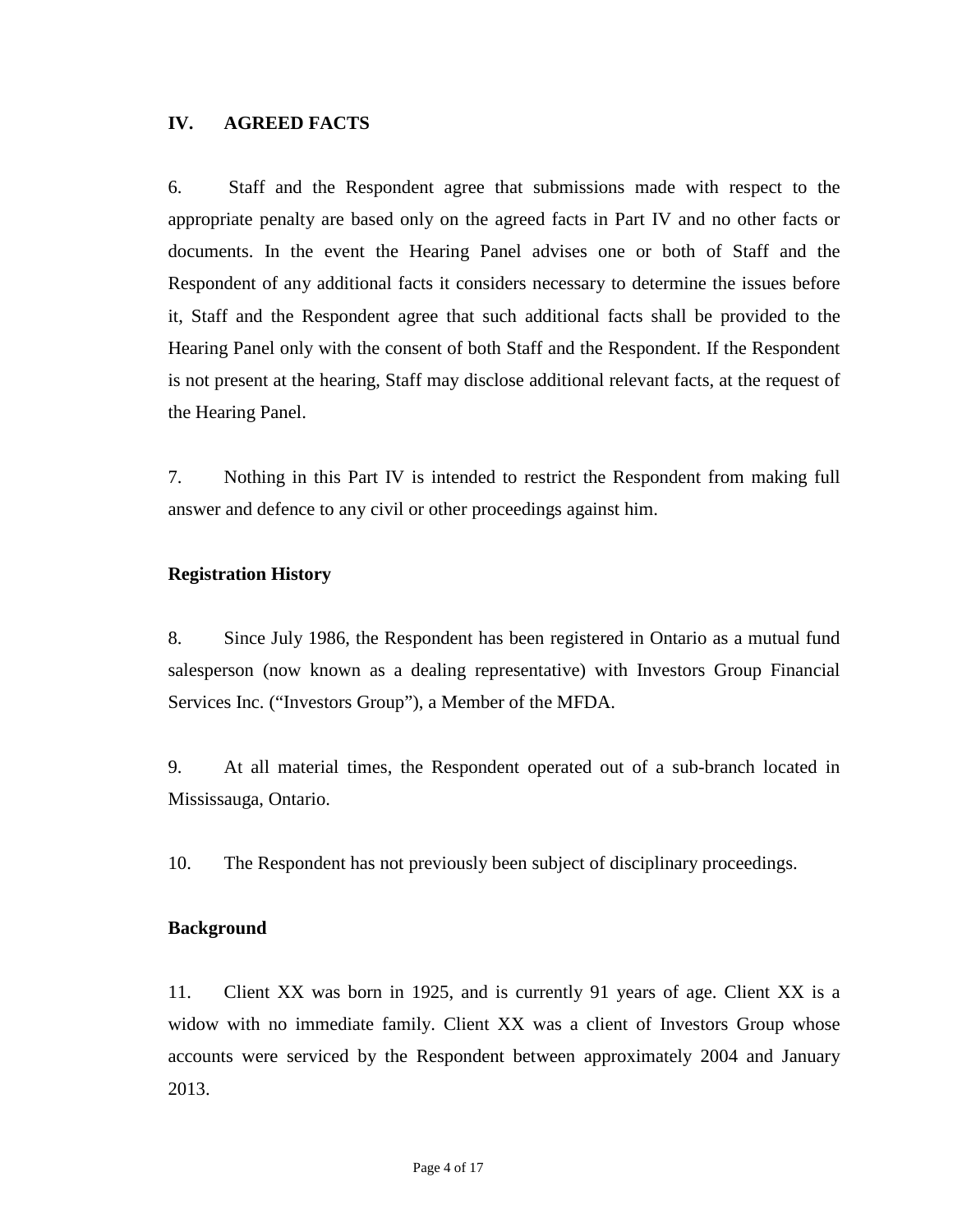12. Client XX held three accounts at Investors Group consisting of: (1) a nonregistered account; (2) a Registered Retired Income Fund account ("RRIF"); and (3) a Tax Free Savings Account ("TFSA") (collectively, the "Accounts").

13. At all material times, client XX was unsophisticated financially, and a novice investor.

14. Over the years that the Respondent serviced client XX's accounts, the Respondent assisted client XX with her financial and personal affairs, including accompanying her to the bank, preparing and filing her income tax returns, and paying her bills. In 2011 and 2012, the Respondent observed that client XX's physical and mental health was declining.

15. In the period that the Respondent serviced client XX's accounts, client XX amended her Power of Attorney ("POA") and Will multiple times.

# **Appointment as Power of Attorney for Property and as Executor in Client XX's Will**

16. Beginning in 2011, client XX approached the Respondent about becoming her:

(a) POA for property; and

(b) executor and partial beneficiary of her estate.

17. The Respondent states that client XX asked the Respondent if he knew a lawyer. The Respondent states that he provided client XX with the name of a lawyer who he knew did estates work. The Respondent states that for about a year, client XX continued to ask the Respondent to take her to that lawyer.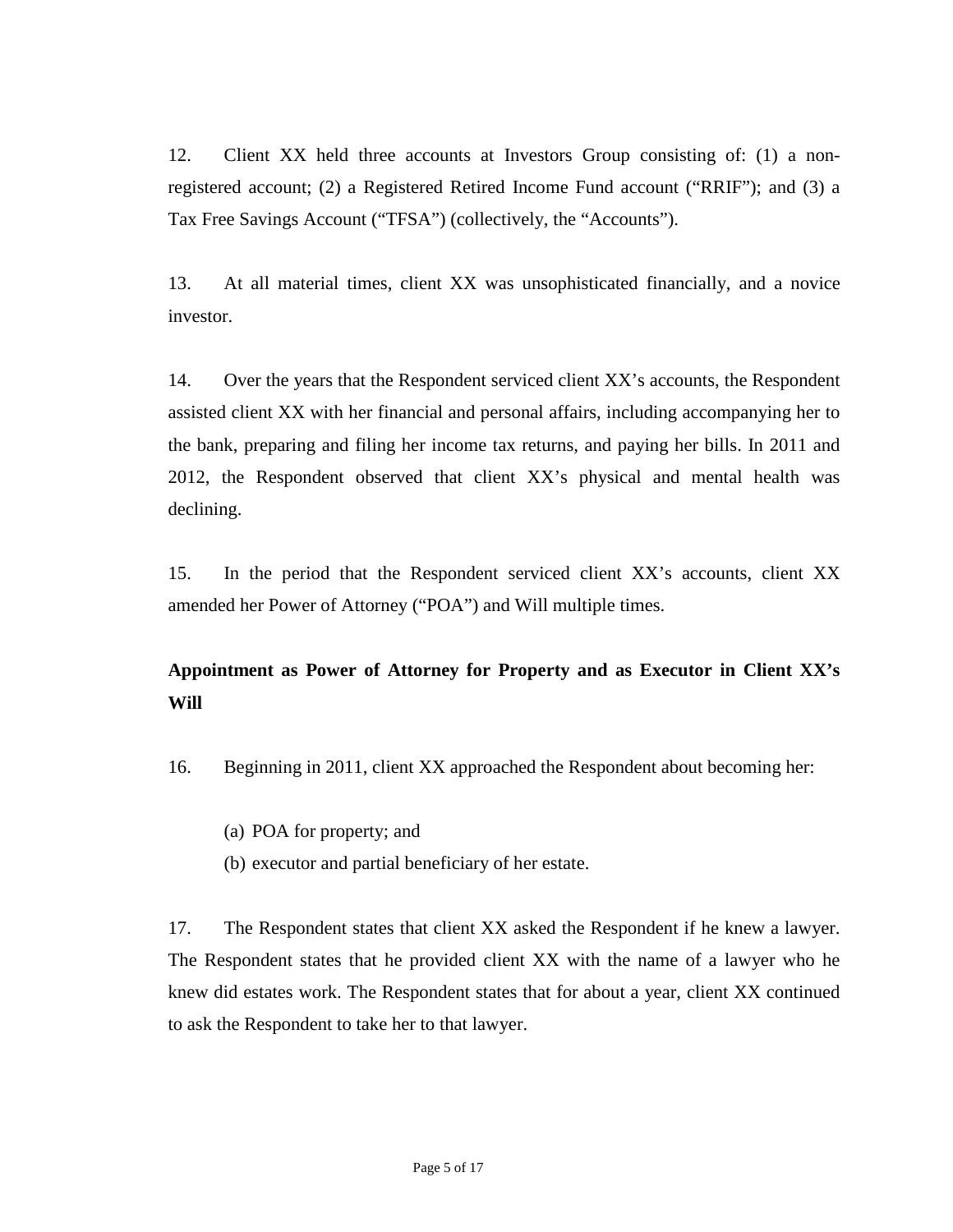18. The Respondent kept an electronic written record on the Investors Group interactions log dated May 2, 2012 of his discussion with client XX, where he wrote:

"Since having the recent dispute with BNS and her manager and not fully understanding her billing [XX] is worried about her estate. She has approached me about becoming her POA both medical and financial as well as the executor and partial beneficiary of her estate. There is much to talk about but she wants to relieve her old neighbor and current solicitor from her estate. Her reasoning is that I do almost everything for her and have become kind of a surrogate family member. I still have to pass this through IG Tom MacKechan and Ken Beck. This will mean that I will have to relinquish her accounts and she is aware of this. Her mental faculties are beginning to slow and she is having a harder time coping with monetary issues. She has indicated that it is her bequest to leave her house to me."

19. In or about August 2012, the Respondent called the lawyer to provide a description of client XX's history and asked if the lawyer could assist client XX.

20. In or about August 2012, at the request of client XX, the Respondent took client XX to meet with the lawyer. The Respondent states that he was not present at any meetings that client XX had with her lawyer, and he waited outside while client XX met with the lawyer. The lawyer advised the Respondent that client XX left him a \$10,000 bequest in her Will.

21. At the request of client XX, the Respondent also took client XX for a second visit to the lawyer, at which time client XX obtained the signed POA and Will from the lawyer.

22. On August 7, 2012, client XX appointed the Respondent as her POA for property. Client XX appointed her family friend as a substitute POA in the event that the Respondent refused or resigned as a POA.

23. On August 7, 2012, client XX also appointed the Respondent as her POA for personal care, jointly and severally, with client XX's family friend. The Respondent states that it was during the course of Staff's investigation in or about May 2014 that he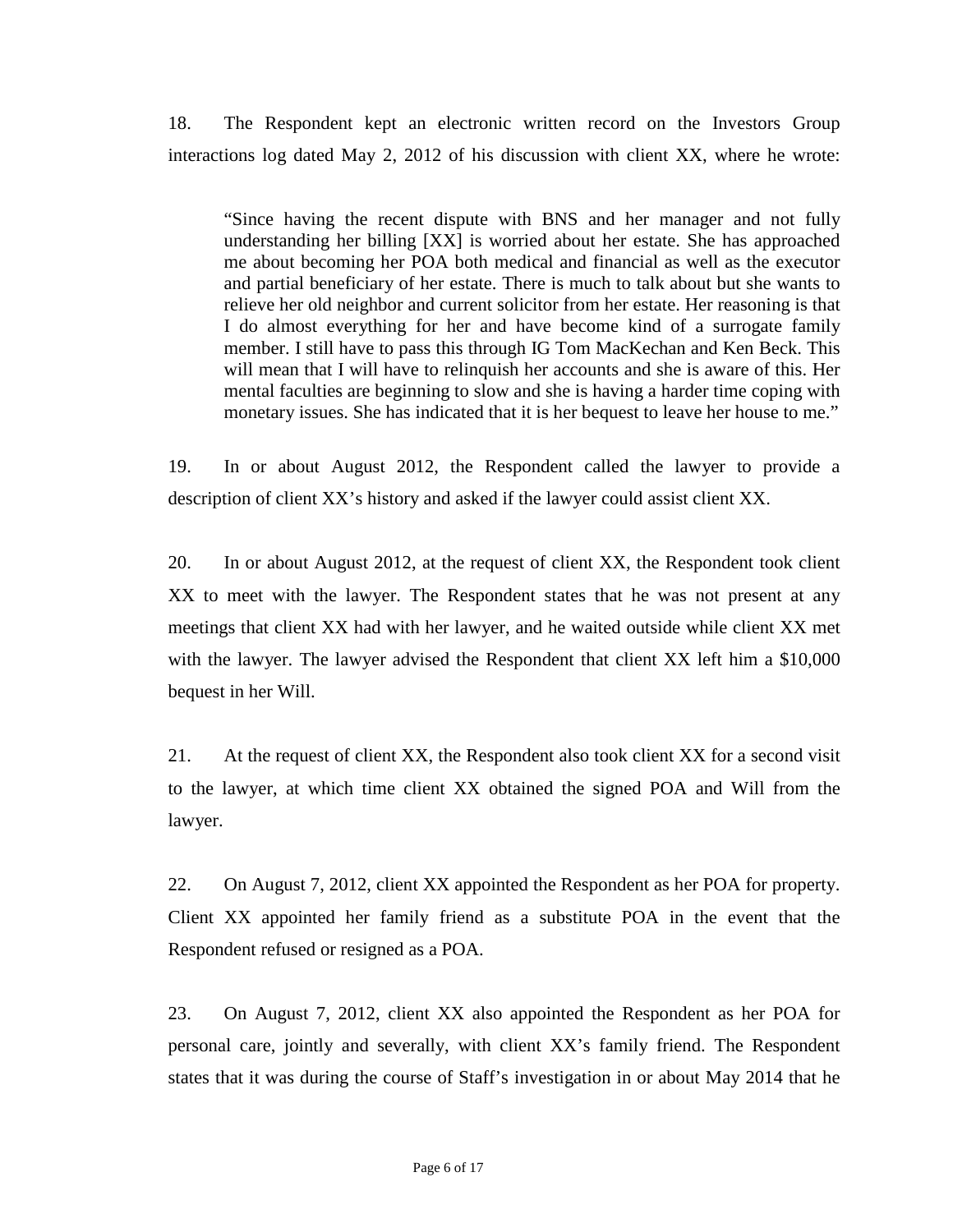first became aware that he was appointed as POA for personal care. This does not form part of the allegations of misconduct in the matter.

24. On August 16, 2012, client XX executed her Will and designated the Respondent as:

- (a) estate trustee, executor and trustee of her Will;
- (b) beneficiary of a \$10,000 legacy in lieu of executor fees; and
- (c) beneficiary of any residue of her estate.

25. The Respondent states that it was during the course of Staff's investigation in May 2014 that he first became aware that he was designated as a beneficiary of any residue of client XX's estate. This does not form part of the allegations of misconduct in this matter.

26. Client XX appointed her family friend as a substitute estate trustee, executor and trustee of her Will in the event that the Respondent was unable or unwilling to act on her behalf. The Respondent states that he did not review client XX's Will nor did he receive a copy of it.

27. The Respondent was concerned about client XX's mental health in the period of August 2012 during the time that she amended the POA and Will, as described above.

28. The Respondent did not disclose to Investors Group that he accepted and held a POA from client XX or that he was named in any capacity in client XX's Will.

29. The Respondent did not exercise his authority as POA or his designations under the Will at any given time.

30. The Respondent states that in January or February 2013, he contacted a chartered accountant that he knew, but who was not previously known to client XX, to replace him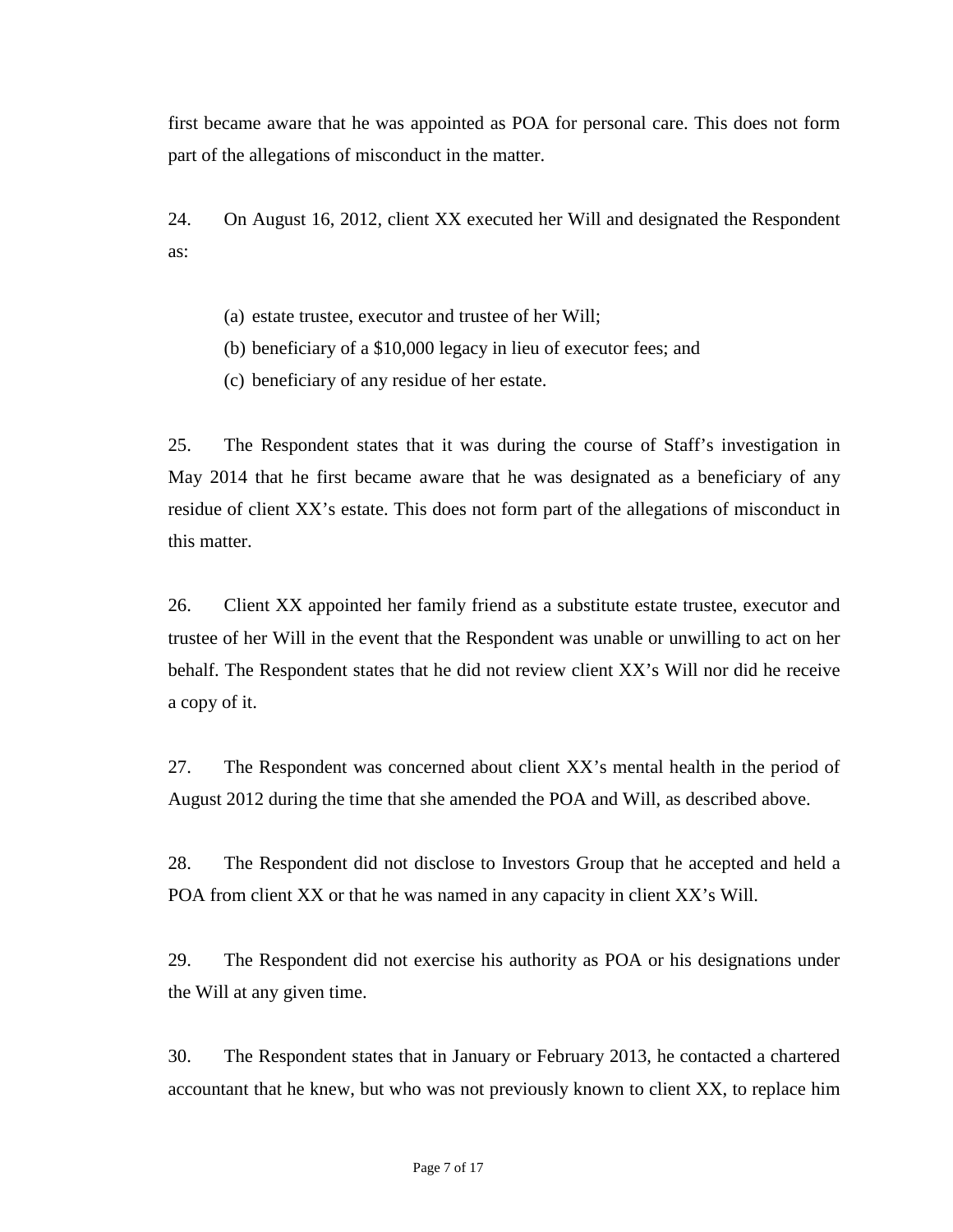as a POA for client XX and a meeting was held with client XX in this regard. The Respondent further states that client XX did not appoint this person as her new POA.

### **Joint Ownership and Designation as Beneficiary of Client XX's Accounts**

31. On or about January 17, 2013, client XX notified the Respondent that she wanted to leave her Investors Group assets to him in the event of her death.

32. As a result, the Respondent proceeded to transfer the Accounts to a new advisor at Investors Group (the "New Advisor"). The Respondent chose the New Advisor and introduced client XX to him. The Respondent provided the New Advisor with client XX's POA, which was then submitted to Investors Group on or about January 28, 2013.

33. The Respondent states that he believed that by transferring the accounts of client XX to the New Advisor in January 2013 that there would be no conflict of interest between him and client XX.

34. The Respondent did not advise Investors Group that client XX notified the Respondent that she wished to leave her Investors Group assets to him. The Respondent did not notify his branch manager or anyone else at Investors Group that he was taking steps to transfer client XX's Accounts to the New Advisor.

35. As of about January 17, 2013, the Respondent was no longer the servicing advisor of the Accounts and had no access to the Accounts.

36. At a meeting attended by the New Advisor, the Respondent and Client XX on or about January 23, 2013, the Respondent and client XX signed Investor Group forms that added the Respondent as:

- (a) the sole beneficiary of client XX's RRIF;
- (b) the sole beneficiary of client XX's TFSA; and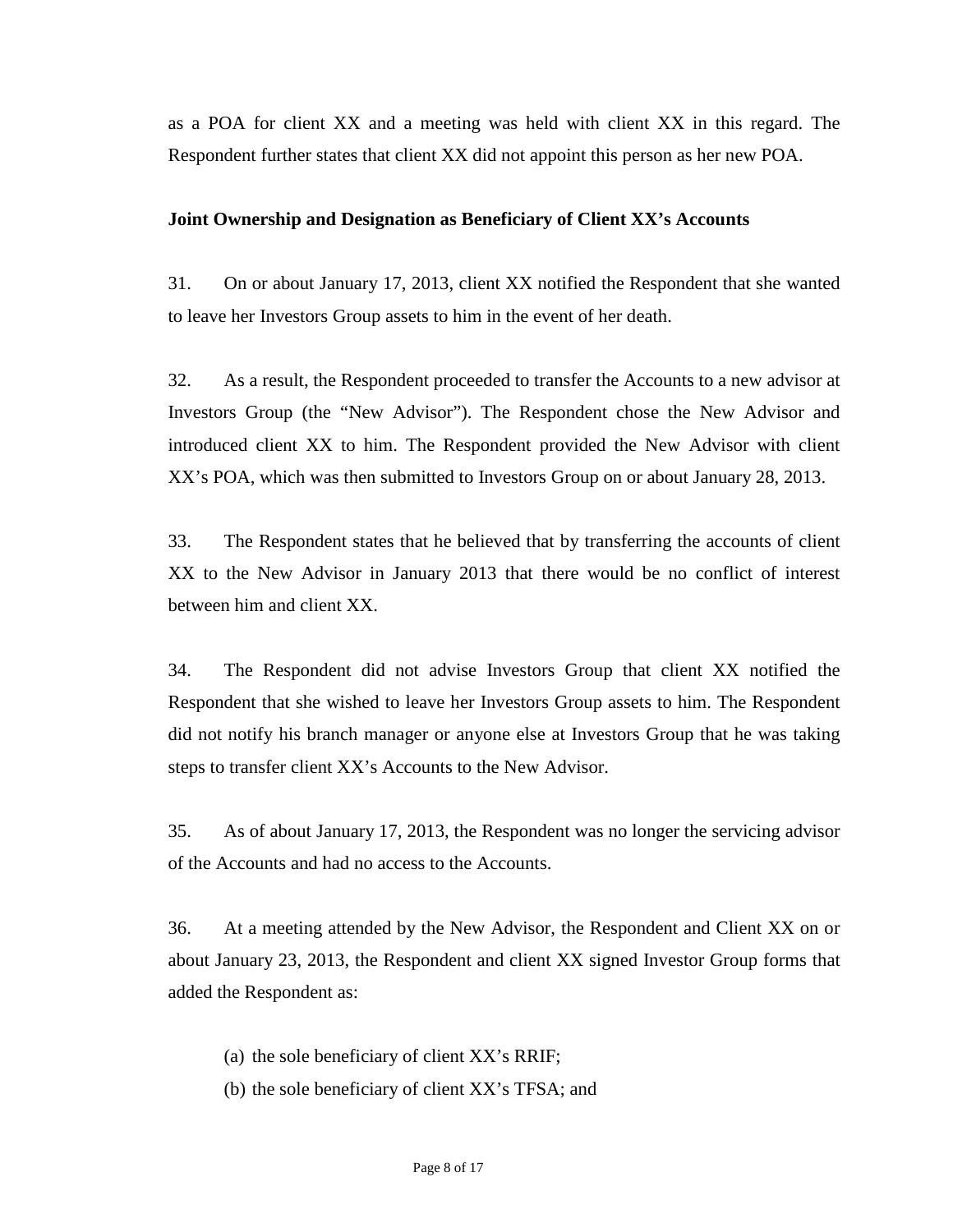(c) joint owner with client XX on a new non-registered account.

37. The form naming the Respondent as client XX's designated beneficiary on the TFSA account provided that the designated beneficiary is entitled to receive the proceeds of client XX's TFSA in the event of her death, and directs Investors Group to pay all of her assets or their value to the Respondent. The effect of being designated as a beneficiary on client XX's RRIF is an entitlement to the proceeds of the RRIF in the event of client XX's death.

38. At all material times, Investors Group's policies and procedures manual provided that:

- (a) joint owners have the right of survivorship, such that on the death of any joint account owner, the interest in the deceased joint owner will pass directly to the surviving owners and will not form part of the estate of the deceased owner; and
- (b) every owner in a joint account has an equal interest in the account, and share equally in the income and capital gains generated by the joint account.

39. As at or about the date the Respondent became a beneficiary, the approximate balance of the TFSA and RRIF accounts were as follows:

- (a) Client XX's RRIF: \$152,714; and
- (b) Client XX's TFSA: \$22,194.

40. In a letter to client XX dated February 4, 2013, a representative of the client services department at Investors Group acknowledged receipt of the POA and confirmed that the Respondent may now give instructions on client XX's behalf with respect to her Accounts. As described below, Investors Group's compliance department discovered the POA during its investigation and advised the Respondent that acting as a POA was contrary to its policies.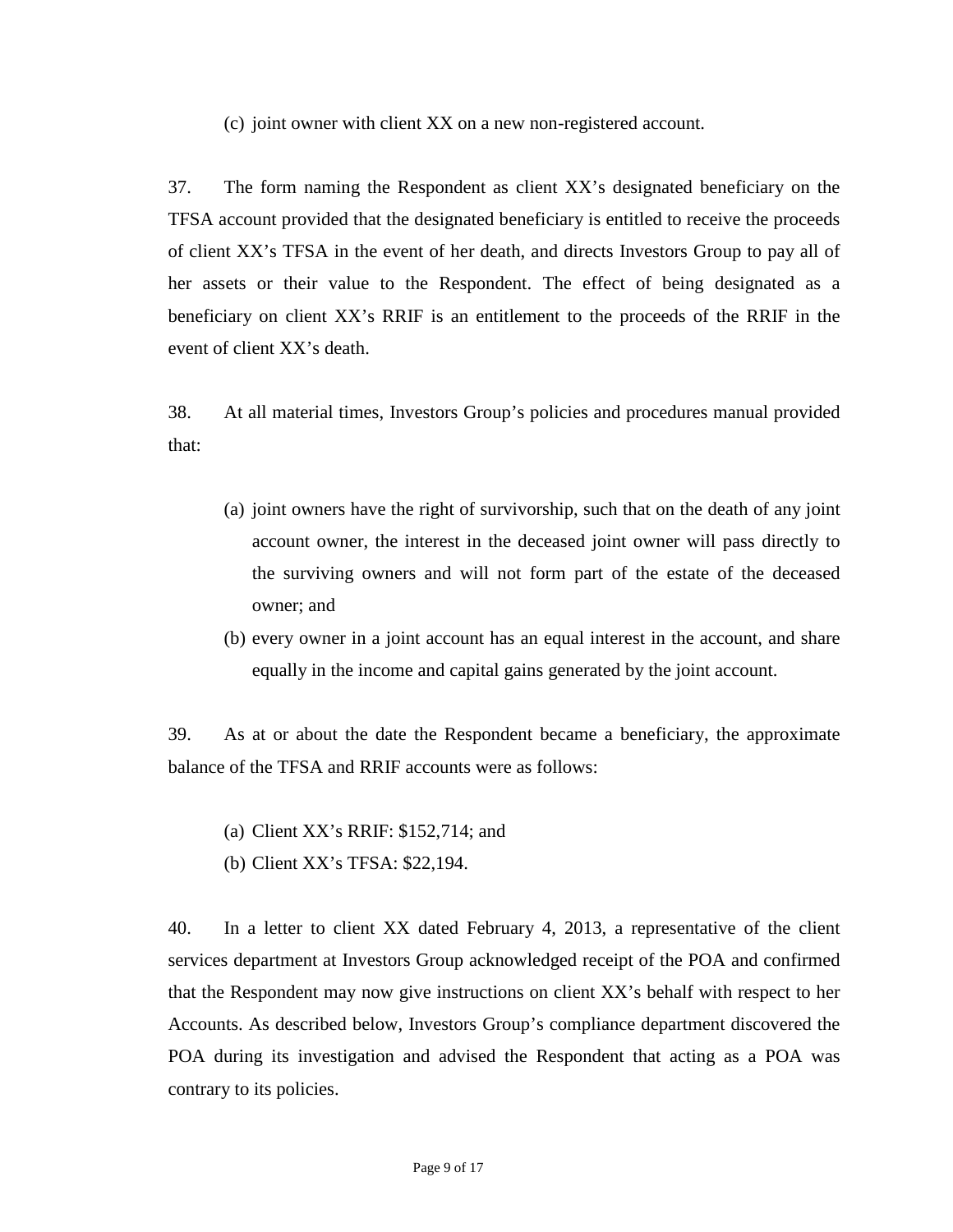## **Investors Group's Investigation**

41. At the request of client XX, on or about February 14, 2013, \$179,391.75 were transferred from client XX's individual account to the joint account held by the Respondent and client XX.

42. On February 20, 2013, Investors Group conducted a trade review and detected the transfer of assets to the joint account. Further investigation identified the POA that was granted on August 7, 2012 that was submitted to Investors Group on January 28, 2013, naming the Respondent. Investors Group immediately commenced an investigation.

43. On or about February 22, 2013, Investors Group reversed the transfer of client XX's individual non-registered account to the joint account held by her and the Respondent, and removed the Respondent as beneficiary of client XX's RRIF and TFSA accounts.

44. On or about April 12, 2013, client XX complained to Investors Group about the Respondent being her POA and being named on her accounts. Client XX advised that she no longer wished the New Advisor to be her advisor, and instructed the Member to assign a new advisor from another office as soon as possible.

45. In response, Investors Group advised client XX that "[i]n light of your intentions and signing the documentation we conclude you should have been aware of the details outlined in your Will and you have had appointed [the Respondent] as POA and executor" and that "you felt he was trustworthy of these roles and considered him to be a surrogate family member".

46. It further stated that "we understand that you were not pleased with either [the Respondent] or [the New Advisor] when they provided you with their opinion regarding your spending habits, living arrangements or what you should or should not do in your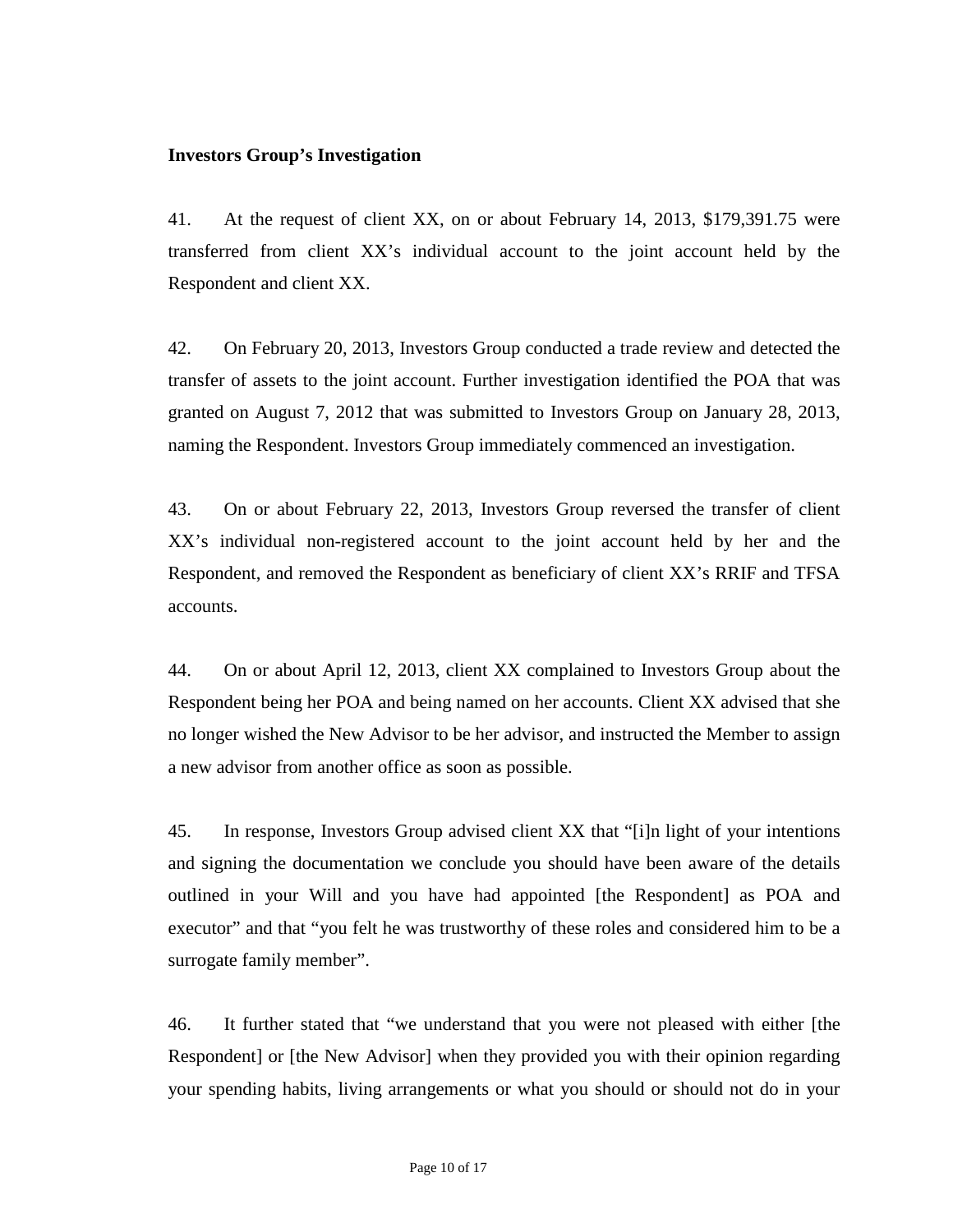home. These topics can be sensitive in nature and from the view of a financial advisor it is their duty to ensure spending habits are brought to your attention and ensure you are on target for your financial objectives. This does include the possibility of downsizing. In my discussion with [the Respondent] and [the New Advisor] they were simply giving you their professional advice for consideration and did not mean to offend you."

47. It further stated "In summary of our findings, although we confirmed you agreed and authorized the appointment of Mr. Sukman as beneficiary on your accounts, POA and Executor, Mr. Sukman should not have accepted these responsibilities or be the recipient of any bequest from you. As your financial advisor, this is a conflict of interest. Mr. Sukman understood he could proceed provided a new servicing consultant was assigned to you. However, having [New Advisor] assigned to you, did not remove this conflict."

48. On or about May 30, 2013, client XX removed the Respondent as POA and as executor, beneficiary and trustee in her Will.

49. Beginning in June 2013, Investors Group placed the Respondent on close supervision.

50. On February 6, 2014, Investors Group issued a letter of reprimand to the Respondent advising him that he contravened Investors Group's policies and regulatory requirements by being appointed as POA for client XX and an executor for client XX's Will, and being named as a beneficiary and joint owner on client XX's accounts.

### **Investors Group's Policies and Procedures**

51. At all material times, Investors Group's policies and procedures expressly prohibited its Approved Persons from acting as POA for clients, acting as an executor of a client's estate, or being named as a beneficiary to a client's estate or an Investors Group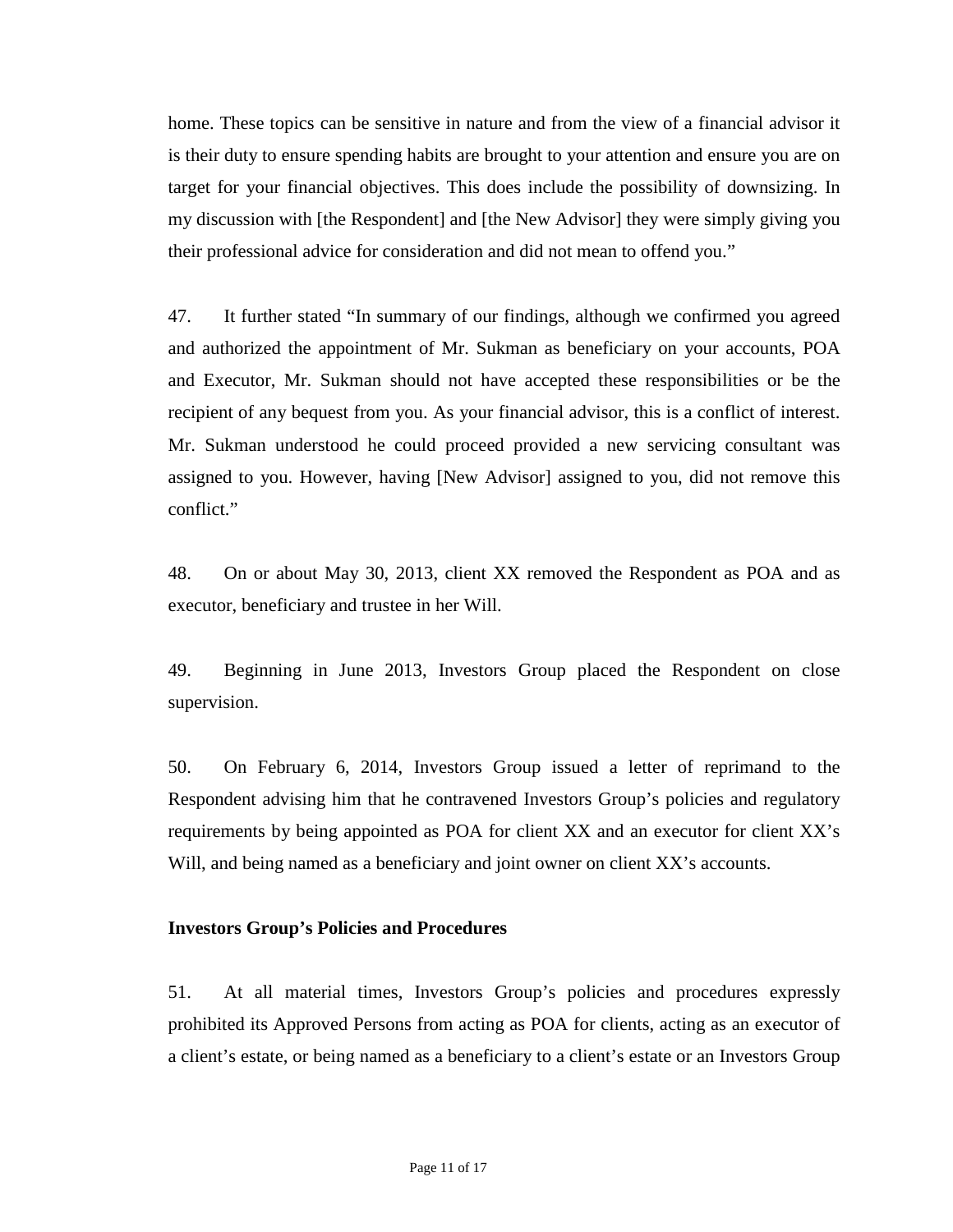account, unless the client is a member of the Approved Person's immediate family under certain conditions.

## **Additional Factors**

52. The Respondent has cooperated with Staff throughout the course of Staff's investigation and this proceeding.

53. Client XX received legal advice in respect of the changes to her POA and her Will. Client XX met with the New Advisor and the Respondent in respect of the changes to her Accounts. The Respondent states that he did not solicit these changes.

54. The Respondent has not been the subject of prior MFDA disciplinary proceedings.

55. The Respondent has retired from the mutual fund industry and presently has no intention of returning to the industry.

56. There is no evidence that:

- (a) the Respondent received any financial benefit from client XX; and
- (b) Client XX suffered any financial harm as a result of the Respondent's conduct.

57. By admitting the facts and contraventions described above, the Respondent has:

- (a) expressed remorse for his actions; and
- (b) saved the MFDA the time and resources associated with conducting a fully contested hearing on the merits.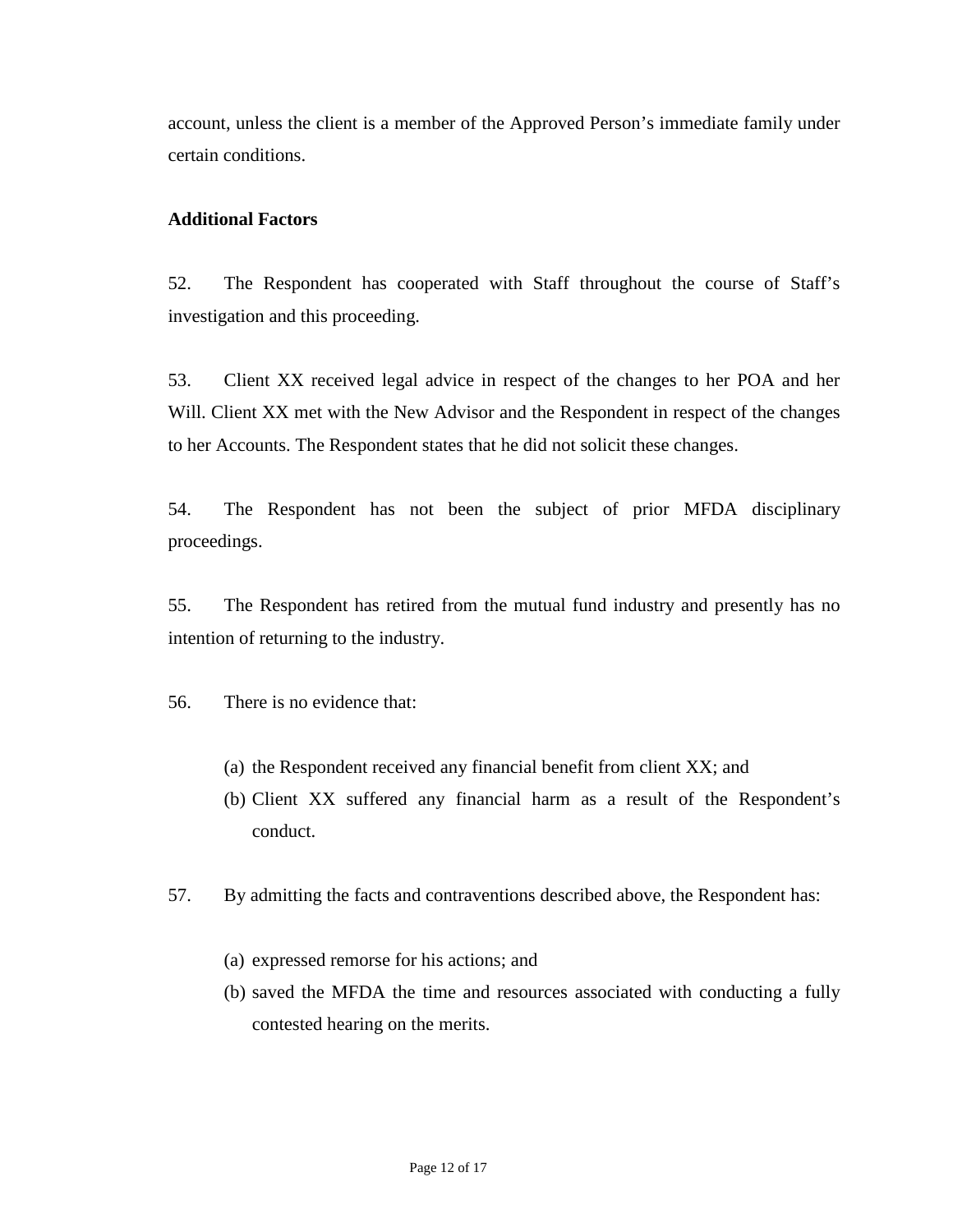### **Misconduct Admitted**

- 58. By engaging in the conduct described above, the Respondent admits that:
	- (a) between August 2012 and May 2013, he held a POA for property from client XX, and was appointed as estate trustee, executor and trustee of client XX in her Will, contrary to MFDA Rules 2.3.1, 2.1.4 and 2.1.1;
	- (b) between August 2012 and May 30, 2013, he was a beneficiary of a \$10,000 legacy in lieu of executor fees, in the Will of Client XX, contrary to Rules 2.1.4 and 2.1.1; and
	- (c) in January 2013, he accepted a joint ownership in one account and a designation as beneficiary of two accounts held by client XX at the Member, contrary to MFDA Rules 2.1.4 and 2.1.1.

#### **PROOF OF MISCONDUCT**

7. The facts set out in the Agreed Statement of Facts, and the Respondent's admission in paragraph 58 thereof, make a detailed examination of the circumstances or of the provisions of MFDA Rules 2.3.1, 2.1.4 and 2.1.1 unnecessary. We can say shortly, that the allegations set out in the Notice of Hearing have been established to the requisite degree of proof.

### **PENALTY**

8. The MFDA has suggested that the appropriate penalty to be imposed upon the Respondent is:

- a) a prohibition on the Respondent's authority to conduct securities related business while in the employ of or associated with any MFDA Member for a period of one year, pursuant to s. 24.1.1(e) of MFDA By-law No. 1;
- b) a fine in the amount of \$10,000 pursuant to s. 24.1.1(b) of MFDA By-law No. 1; and
- c) costs in the amount of \$2,500 pursuant to s. 24.2 of MFDA By-law No. 1.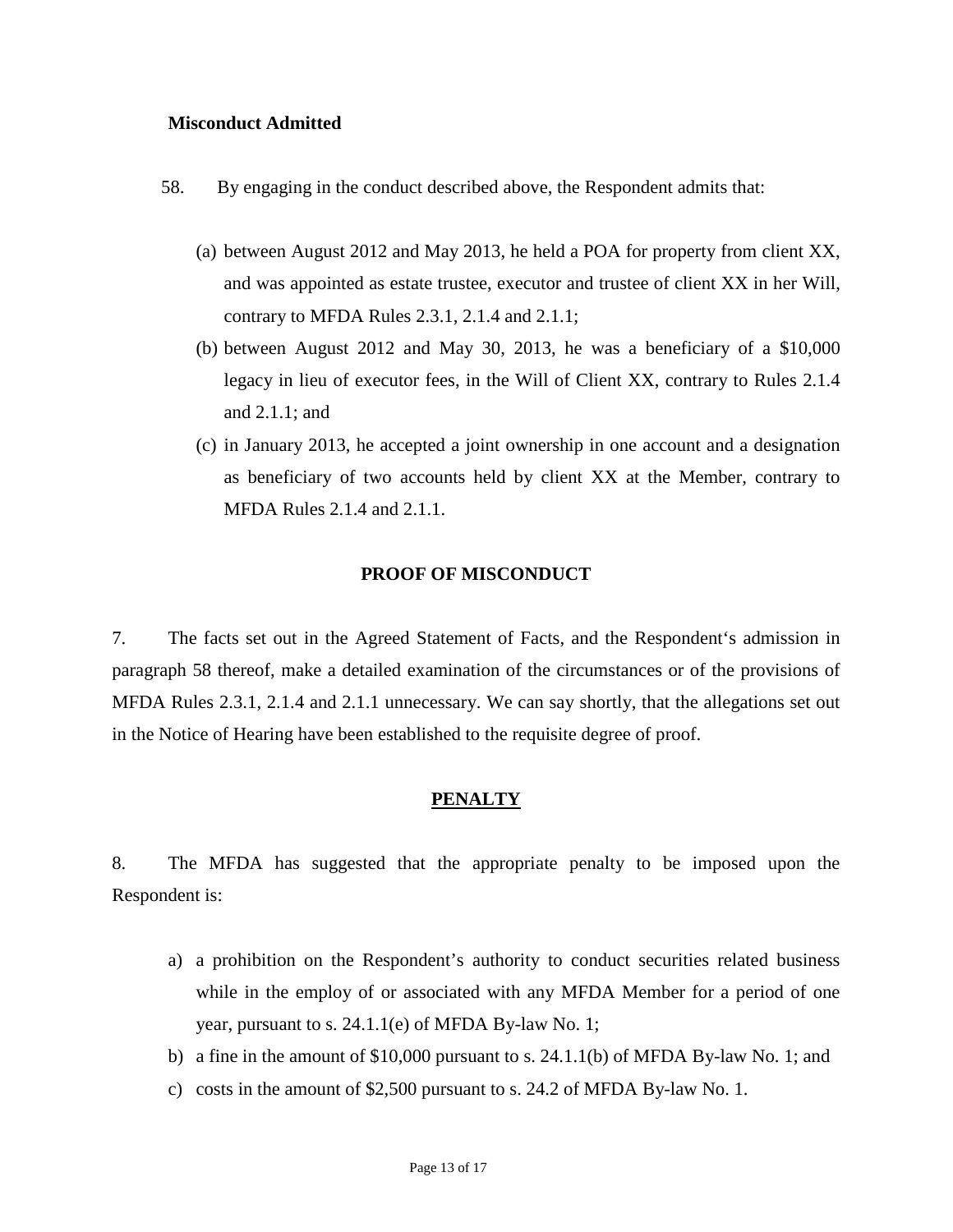9. The Respondent does not oppose that penalty. In fact the parties have made a joint submission to us that we should impose that penalty in this case.

10. Generally speaking it is the duty of a Hearing Panel to impose the penalty which it thinks is appropriate, in a particular case, having regard to a number of well-known and commonly applied factors. Many reported decisions have set out a number of factors which should be considered in determining an appropriate penalty in a given case. The fundamental purpose of a penalty is the protection of the investing public. Among many other factors that a Hearing Panel will consider are specific and general deterrence, the seriousness of the misconduct involved, the protection of the repute of MFDA's Members and employees and the meaningfulness of its enforcement process. A Hearing Panel will always have to consider any circumstances of mitigation. The discretion of a Hearing Panel to decide what is an appropriate penalty is quite a broad one.

11. However, when the parties make a joint submission about the penalty to be imposed the broadness of a Hearing Panel's discretion is significantly restricted. The Court of Appeal for Ontario, in *R. v. R.W.E.*, [2007] O.J. No. 2515 at para. 22 has stated:

It is trite law that a sentencing judge is not bound to accept a joint submission. It is well settled, however, that a judge should not reject a joint submission unless it is contrary to the public interest and the sentence would bring the administration of justice into disrepute. (Authorities omitted)

12. This decision was referred to with approval by the Hearing Panel in *McAuley (Re)* 2011, LNCMFDA. At para. 5 it stated:

There is ample authority for the principle that a hearing panel should not interfere with a joint recommendation of MFDA Staff and the Respondent unless the recommendation is seen to be manifestly unfit. (Emphasis is added)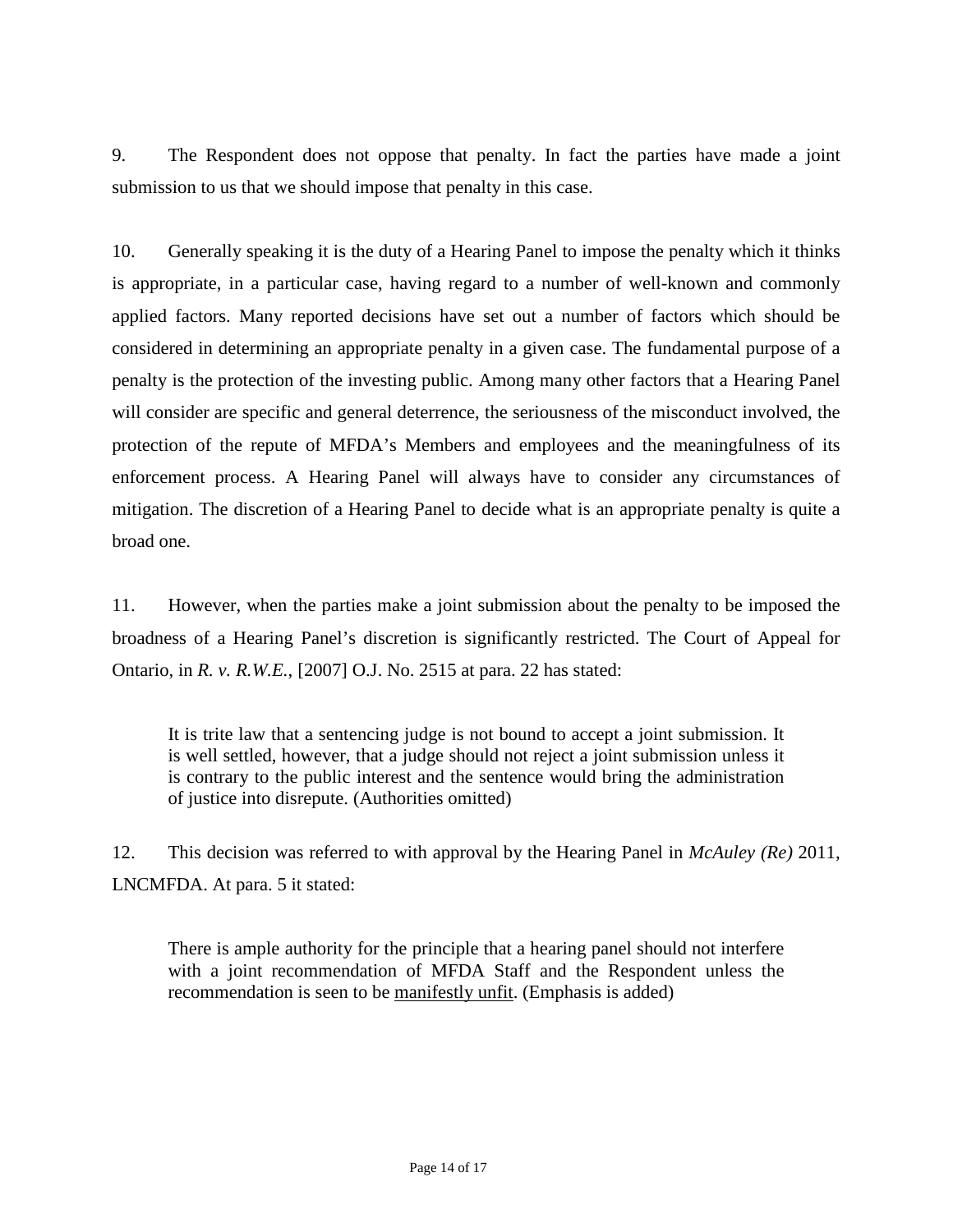13. The respect paid by the courts and hearing panels to joint submissions is founded in the importance of settlements in the criminal and disciplinary processes. While it was dealing with a Settlement Hearing, the Hearing Panel in an IIROC case, *Re Vorstadt* 2012 IIROC, stated at p.4:

… we wish to stress the importance of respect for the settlement process. Settlement leads to fair, efficient and economical resolution of disciplinary matters. The settlement process should be encouraged and supported.

14. In order to encourage and support the settlement process the courts say that a joint submission may be rejected only if it is contrary to the public interest and would bring the administration into disrepute. Disciplinary tribunals say that it may be interfered with only if it is manifestly unfit.

15. We consider this a serious case. The Respondent's acceptance of a Power of Attorney was a clear and flagrant breach of Rule 2.3.1(a). As appears from his note, on May 2, 2012, in the interactions log, he was well aware that his conduct was problematic. Yet he proceeded with it.

16. The Respondent's conflict of interest conduct went far beyond mere inadvertence. His client was in her late 80's. She was unsophisticated financially and a novice investor. In May 2012 he knew that her mental faculties were beginning to slow and that she was having a harder time with monetary issues. As early as 2011 he had observed that his client's physical and mental health was declining. By August of 2012 he was concerned about his client's mental health. She was a very vulnerable person at the time she benefited him in her Will and by her disposition of her accounts.

17. There are important circumstances of mitigation. The Respondent has had a long and unblemished career in the financial industry. He made no attempt to avoid his responsibility for his conduct. He has shown remorse by admitting his misconduct and cooperating fully with the MFDA investigation. There is no evidence of financial gain to him or loss to his client.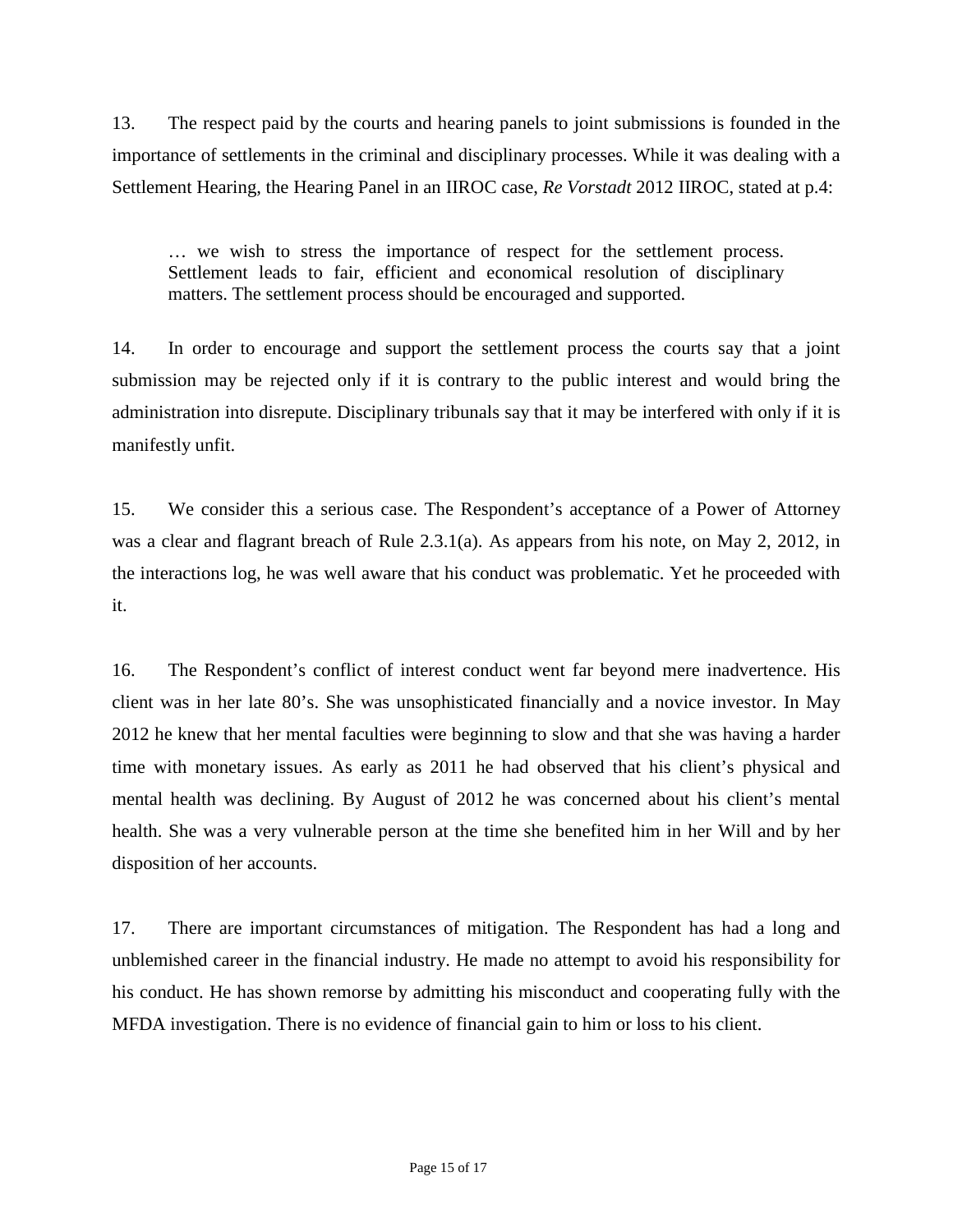18. We think it important to state that if we had been called upon to determine the appropriate penalty in this case, at the conclusion of a contested hearing, where there was not a joint submission, the penalty would not have been the penalty which has been jointly submitted to us. The suspension part of the penalty would have been substantially greater than one year.

19. Our task, however, is not to determine the appropriate penalty for this particular case. Our task is to ask ourselves whether we can say that a one-year suspension is contrary to the public interest and likely to bring the administration of justice into disrepute or is manifestly unfit. After anxious consideration we are unable to say that the penalty is so unfit as to entitle us to interfere with the joint submission.

20. Because no two cases are ever the same it is not always helpful to compare decisions in other cases. However we note that in one case, which on its facts is not dissimilar to this one, a Hearing Panel approved a settlement of an identical penalty. See *Karasick (Re)*, [2015] MFDA No. 201427.

21. Counsel for the MFDA also brought to our attention two cases where settlements were approved which involved serious conflicts of interest and where the penalties were less than the penalty which has been suggested in this one. See *Sakkejha (Re)*, [2012] MFDA No. 201140 and *Lambros (Re)*, [2011] MFDA No. 201022.

22. In addition he referred us to *Ryan (Re)*, [2013] MFDA No. 201014. The decision in that case was made after a hearing at which the Respondent did not appear. He misused a Power of Attorney and obtained funds from an elderly client which he did not repay. In addition he failed to cooperate with the MFDA investigation. The penalty included a large fine and a permanent prohibition.

23. Those cases show that there can be a wide range of penalties for this type of misconduct. This case falls well within that range. Thus we were unable to say that the penalty, which had been jointly submitted to us, is either contrary to the public interest and likely to bring the administration of justice into disrepute or manifestly unfit.